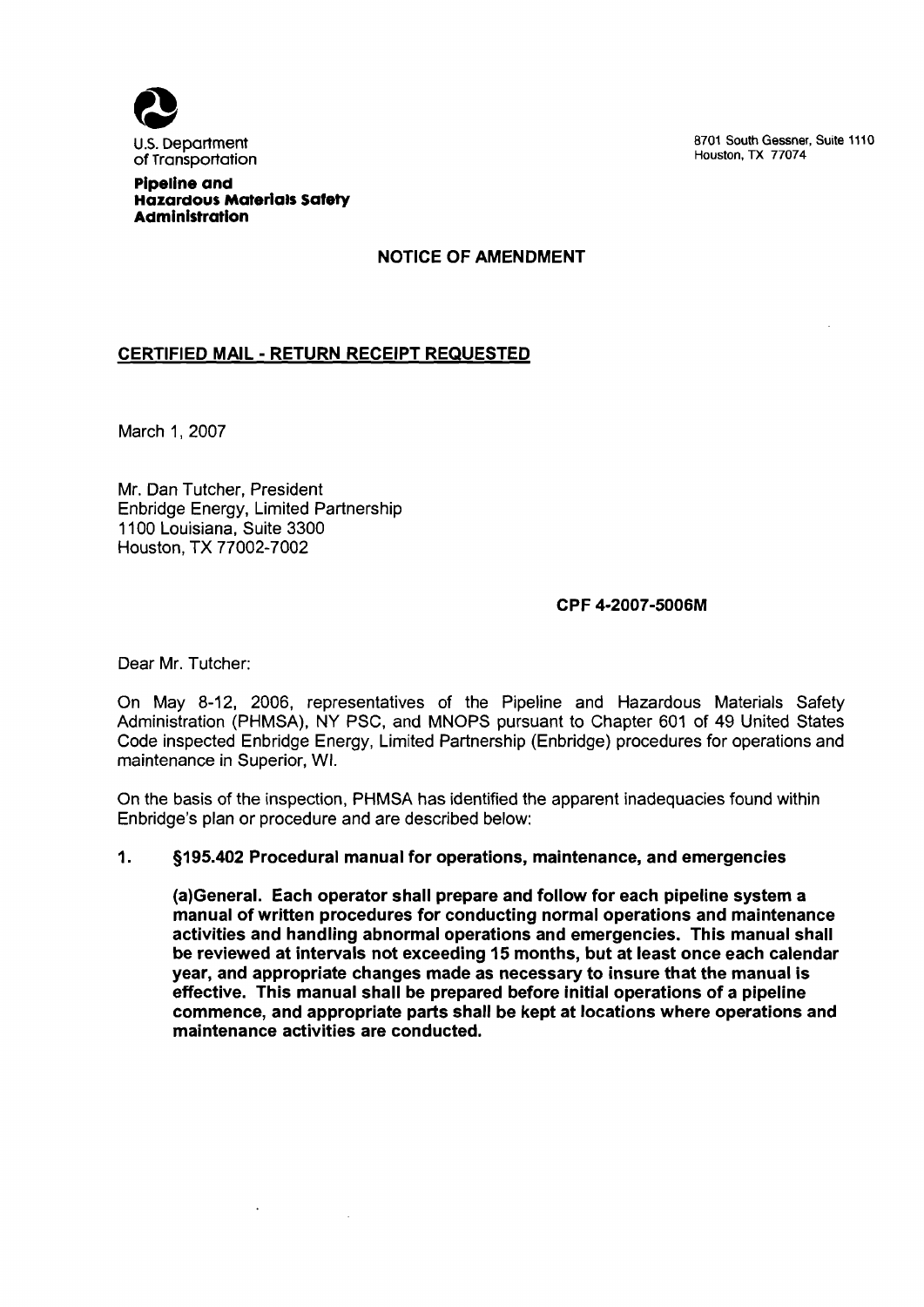(c) Maintenance and normal operations. The manual required by paragraph (a) of this section must include procedures for the following to provide safety during maintenance and normal operations:

(3) Operating, maintaining, and repairing the pipeline system in accordance with each of the requirements of this subpart and subpart H of this part.

### A. §195.402 (C)(13). Periodically reviewing the work done by operator to determine the effectiveness of the procedures used in normal operation and maintenance and taking corrective action where deficiencies are found.

Enbridge Energy procedures did not contain a formal procedure to periodically review the work of personnel to determine the effectiveness of the O&M procedures relating to the pipeline safety regulations. Enbridge needs to amend their procedures to include reviewing the work of personnel to determine the effectiveness of the O&M procedures relating to the pipeline safety regulations.

### B. §195.402(f) Safety related condition reports.

Enbridge Energy procedures did not clearly state that employees are trained on an ongoing basis to recognize safety related conditions. Enbridge needs to amend their procedures to state that employees are trained on an ongoing basis to recognize safety related conditions.

#### C. §195. 403 Emergency Response Training. (c) Each operator shall require and verify that its supervisors maintain a thorough knowledge of that portion of the emergency response procedures established under 195.402 for which they are responsible to ensure compliance.

Enbridge Energy procedures did not clearly state that supervisors are included in the annual training. Enbridge needs to amend their procedures to state that supervisors are included in annual training.

D. 9195.408 Communications. (b) The communication system required by paragraph (a) of this section must, as a minimum, include means for: 3) Conducting two-way vocal communication between a control center and the scene of abnormal operations and emergencies; and,

Enbridge Energy procedures did not fully describe the actual description of two-way communication methods and procedures (e.g. cell phones, landline to radio towers, etc) between the Edmonton Control Center and the scene of abnormal operations or emergencies. Enbridge needs to amend their procedures to describe the actual description of two-way communication methods between the Edmonton Control Center and the scene of abnormal operations or emergencies.

### E. §195.410 Line Markers. (a)(1) Except as provided in paragraph (b) of this section, each operator shall place and maintain line markers over each buried pipeline in accordance with the following: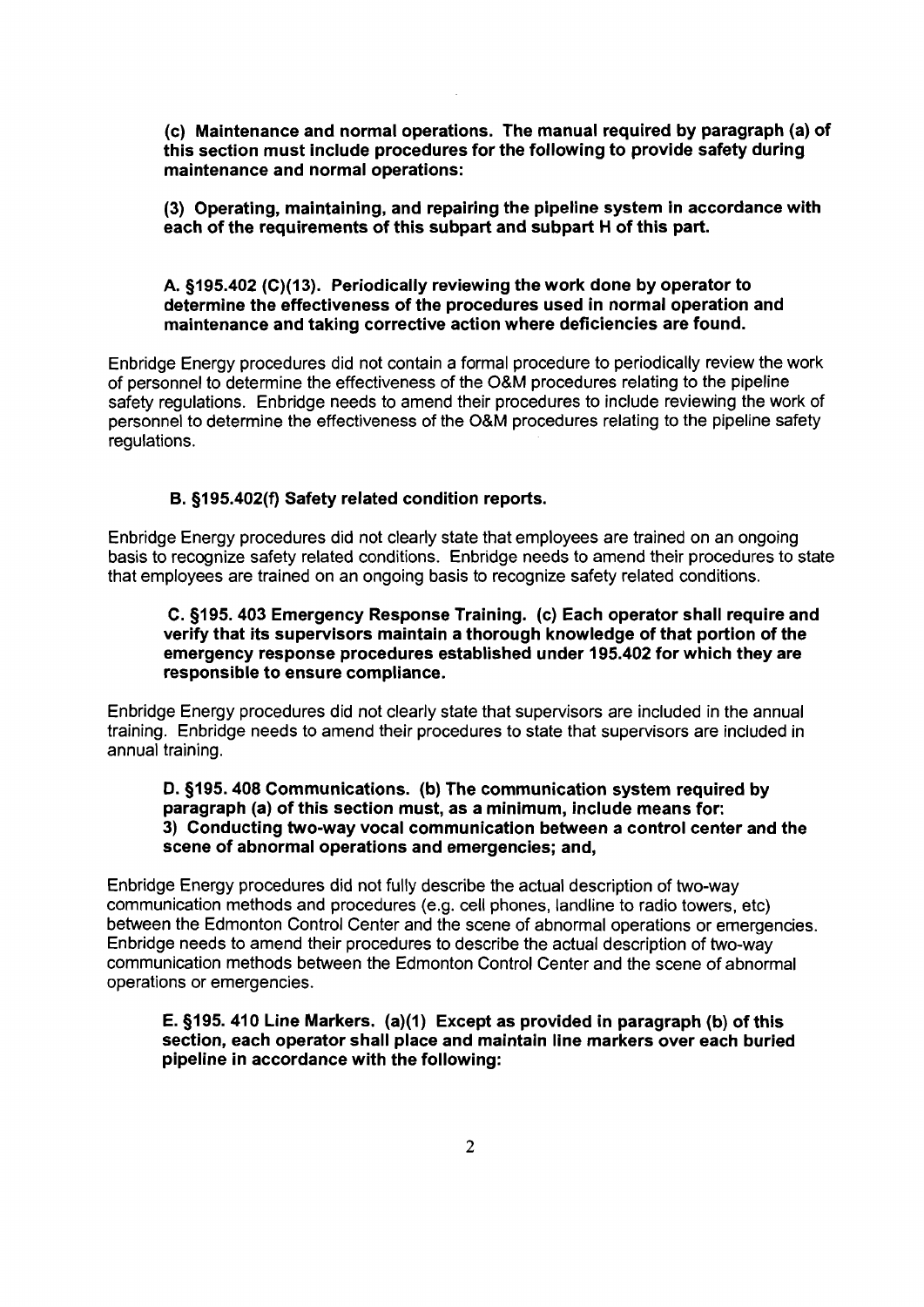(1) Markers must be located at each public road crossing, at each railroad crossing, and in sufficient number along the remainder of each buried line so that its location is accurately known.

Enbridge Energy procedures did not fully describe the practice of placing a sufficient number of line markers along the right-of-way. Enbridge needs to amend their procedures to describe the practice of placing a sufficient number of line markers along the right-of-way.

F. 5195.428 Overpressure safety devices and overfill protection systems. (a) Except as provided in paragraph (b) of this section, each operator shall, at intervals not exceeding 15 months, but at least once each calendar year, or in the case of pipelines used to carry highly volatile liquids, at intervals not to exceed **7%** months, but at least twice each calendar year, inspect and test each pressure limiting device, relief valve, pressure regulator, or other item of pressure control equipment to determine that it is functioning properly, is in good mechanical condition, and is adequate from the standpoint of capacity and reliability of operation for the service in which it is used.

Enbridge Energy procedures did not address how the capacity of the relief valve is determined to be adequate. Flow capacity needs to be verified in light of changing operational parameters since the relief valves were originally installed. Enbridge needs to amend their procedures to describe how the capacity of the relief valve is determined to be adequate. Enbridge procedures need to take into account changing operational parameters for relief valves since they were originally installed.

G. 5195.428 Overpressure safety devices and overfill protection systems. (c) Aboveground breakout tanks that are constructed or significantly altered according to API Standard 2510 after October 2,2000, must have an overfill protection system installed according to section 5.1.2 of API Standard 2510. Other aboveground breakout tanks with 600 gallons (2271 liters) or more of storage capacity that are constructed or significantly altered after October 2,2000, must have an overfill protection system installed according to API Recommended Practice 2350. However, operators need not comply with any part of API Recommended Practice 2350 for a particular breakout tank if the operator notes in the manual required by 5195.402 why compliance with that part is not necessary for safety of the tank.

Enbridge Energy procedures did not fully describe the installation of overfill protection per API RP 2350 on breakout tanks that are significantly altered. Enbridge needs to amend their procedures to describe the installation of overfill protection per API RP 2350 on breakout tanks that are significantly altered.

H. 5195.442 Damage prevention program. (c) The damage prevention program required by paragraph (a) of this section must, at a minimum: (1) Include the identity, on a current basis of persons who normally engage in excavation activities in the area in which the pipeline is located.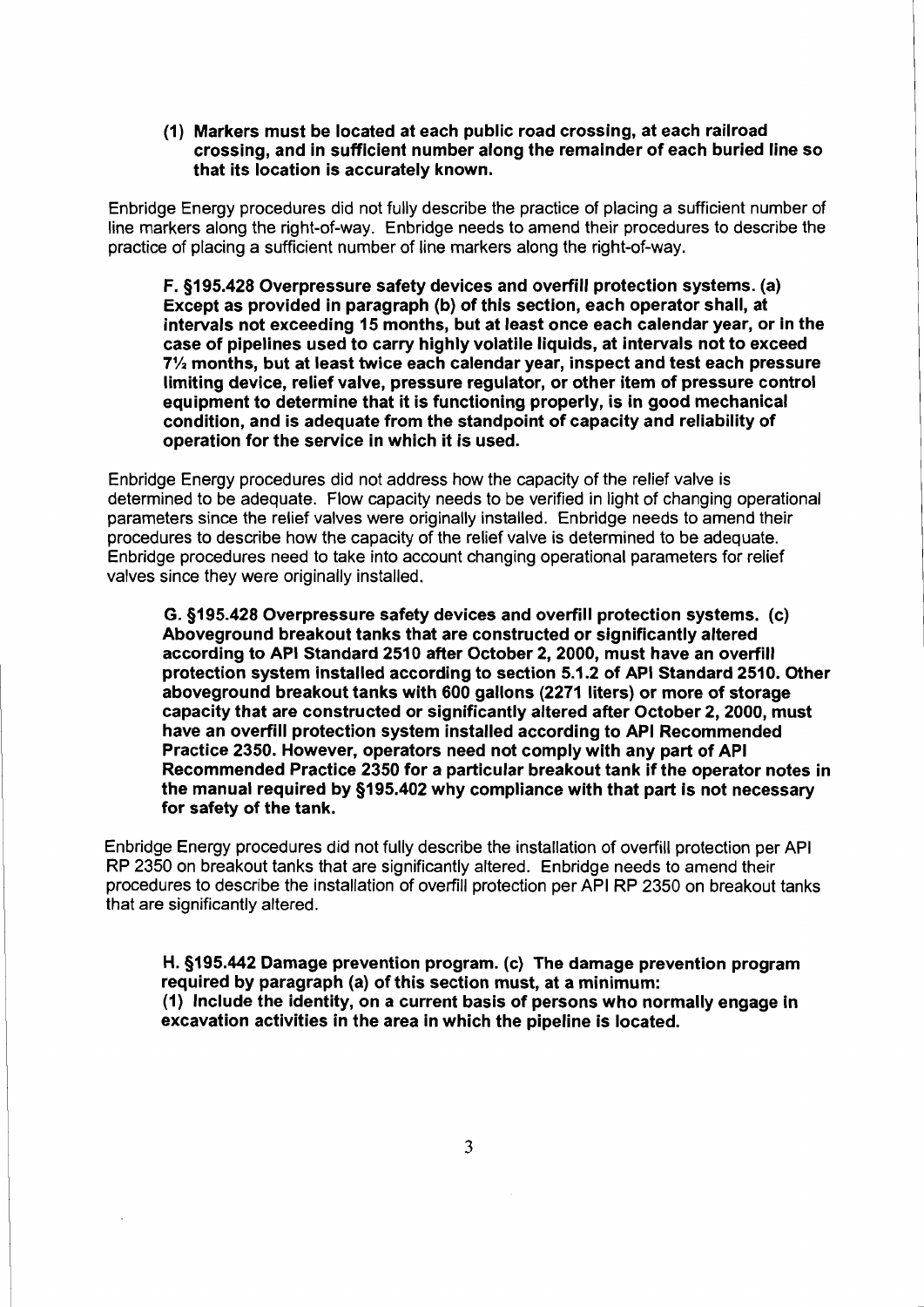Enbridge Energy procedures did not describe how the list of excavators is kept current.

#### 1. §195.442 Damage prevention program. c) The damage prevention program required by paragraph (a) of this section must, at a minimum: (3) Provide a means of receiving and recording notification of planned excavation activities.

Enbridge Energy procedures do not describe how one-call notifications are handled once notifications are received. Enbridge needs to amend their procedures to describe how one-call notifications are handled once notifications are received.

## J. 5195.555 What are the qualifications for supervisors?

Enbridge Energy procedures were not clear on the requirement for supervisors to maintain a thorough knowledge of corrosion control procedures, nor did the procedures state how supervisor knowledge of corrosion control was to be verified. Enbridge needs to amend their procedures need be clearly state the requirement for supervisors to maintain a thorough knowledge of corrosion control procedures and these procedures need to state how supervisor knowledge of corrosion control is verified.

## K. §195.567 Which pipelines must have test leads and what must I do to install and maintain the leads?

Enbridge Energy procedures were not clear on how test leads are maintained. Enbridge needs to amend their procedures to state how test leads are maintained.

## L. 5195.571 What criteria must I use to determine the adequacy of cathodic protection?

Enbridge Energy procedures did not address IR drop considerations for the (-850 mV) oncriteria. Enbridge needs to amend their procedures to address **IR** drop considerations.

M. 9195.573 What must I do to monitor external corrosion control? (a) Protected pipelines. You must do the following to determine whether cathodic protection required by this subpart complies with Sec. 195.571:

(2) Identify before December 29,2003 or not more than 2 years after cathodic protection is installed, whichever comes later, the circumstances in which a closeinterval survey or comparable technology is practicable and necessary to accomplish the objectives of paragraph 10.1.1.3 of NACE Standard RP0169-96 (incorporated by reference, see Sec. 195.3).

Enbridge Energy procedures did not describe in what circumstances close interval surveys are completed. Enbridge needs to amend their procedures to describe in what circumstances close interval surveys are completed

N. 9195.573 What must I do to monitor external corrosion control? (d) Breakout tanks. You must inspect each cathodic protection system used to control corrosion on the bottom of an aboveground breakout tank to ensure that operation and maintenance of the system are in accordance with API Recommended Practice 651. However, this inspection is not required if you note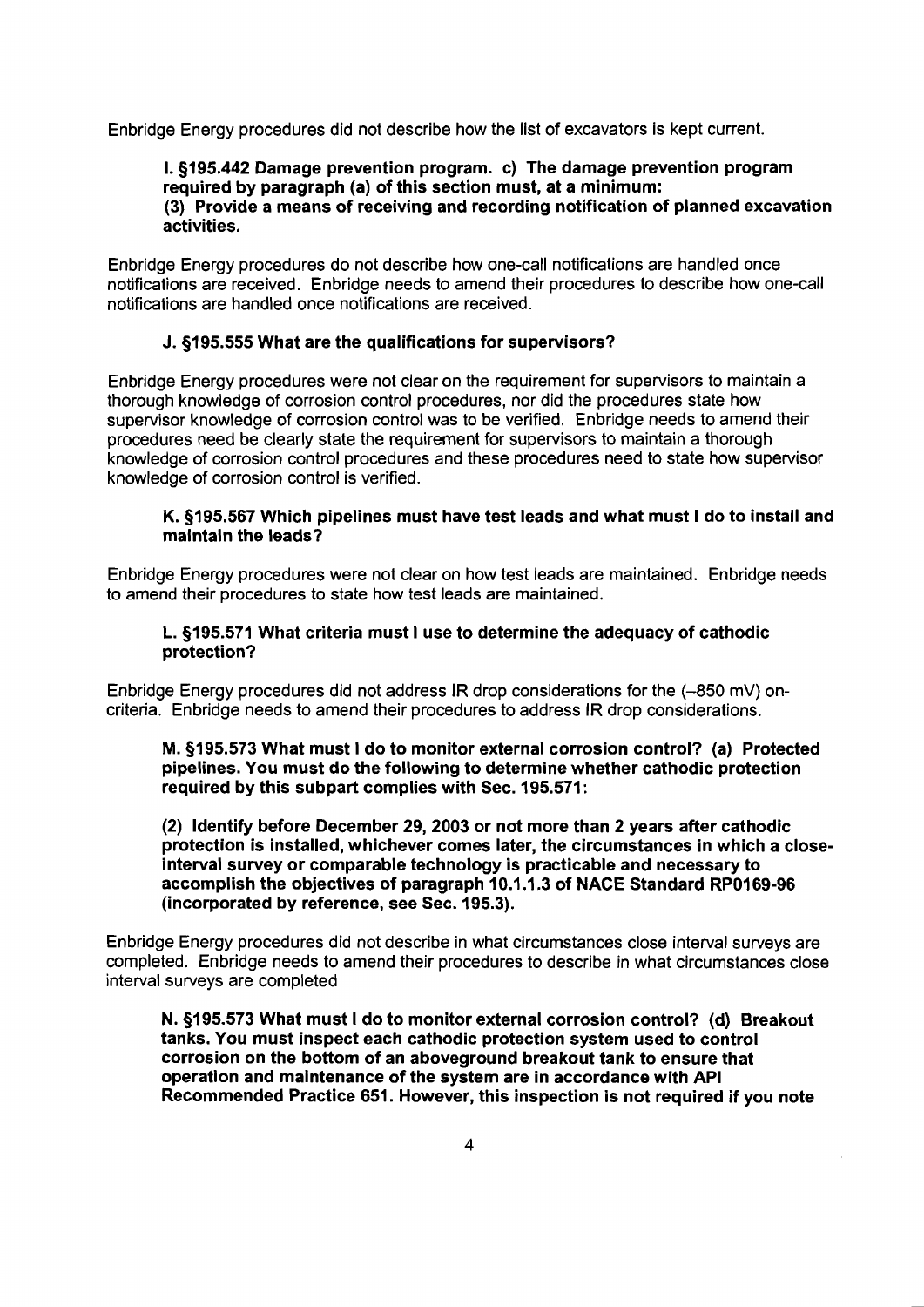#### in the corrosion control procedures established under Sec.  $195.402(c)(3)$  why compliance with all or certain operation and maintenance provisions of API Recommended Practice 651 is not necessary for the safety of the tank.

Enbridge Energy procedures need to ensure that cathodic protection system maintenance and testing of breakout tanks is in conformance with API 651. Enbridge needs to amend their procedures to ensure that cathodic protection system maintenance and testing of breakout tanks is in conformance with API 651.

0.9195.573 What must I do to monitor external corrosion control? (e) Corrective action. You must correct any identified deficiency in corrosion control as required by Sec. 195.401(b). However, if the deficiency involves a pipeline in an integrity management program under Sec. 195.452, you must correct the deficiency as required by Sec. 195.452(h).

Enbridge Energy procedures did not describe the timing for correction of deficiencies found. Enbridge needs to amend their procedures to describe the timing for correction of deficiencies found.

### P. 9195.575 Which facilities must I electrically isolate and what inspections, tests, and safeguards are required?

Enbridge Energy procedures need detailed descriptions of electrical isolation installations, inspections, tests, safeguards and when they are required. Enbridge needs to amend their procedures to provide detailed descriptions of electrical isolation installations, inspections, tests, safe guards and when they are required.

# O. §195.589 What corrosion control information do I have to maintain?

Enbridge Energy procedures do not specify the retention time for atmospheric corrosion inspections. Enbridge needs to amend their procedures need to specify the retention time for atmospheric corrosion inspections.

## Response to this Notice

'This Notice is provided pursuant to 49 U.S.C. **5** 601 08(a) and 49 C.F.R. **5** 190.237. Enclosed as part of this Notice is a document entitled Response Options for Pipeline Operators in Compliance Proceedings. Please refer to this document and note the response options. Be advised that all material you submit in response to this enforcement action is subject to being made publicly available. If you believe that any portion of your responsive material qualifies for confidential treatment under 5 U.S.C. 552(b), along with the complete original document you must provide a second copy of the document with the portions you believe qualify for confidential treatment redacted and an explanation of why you believe the redacted information qualifies for confidential treatment under 5 U.S.C. 552(b). If you do not respond within 30 days of receipt of this Notice, this constitutes a waiver of your right to contest the allegations in this Notice and authorizes the Associate Administrator for Pipeline Safety to find facts as alleged in this Notice without further notice to you and to issue a Final Order.